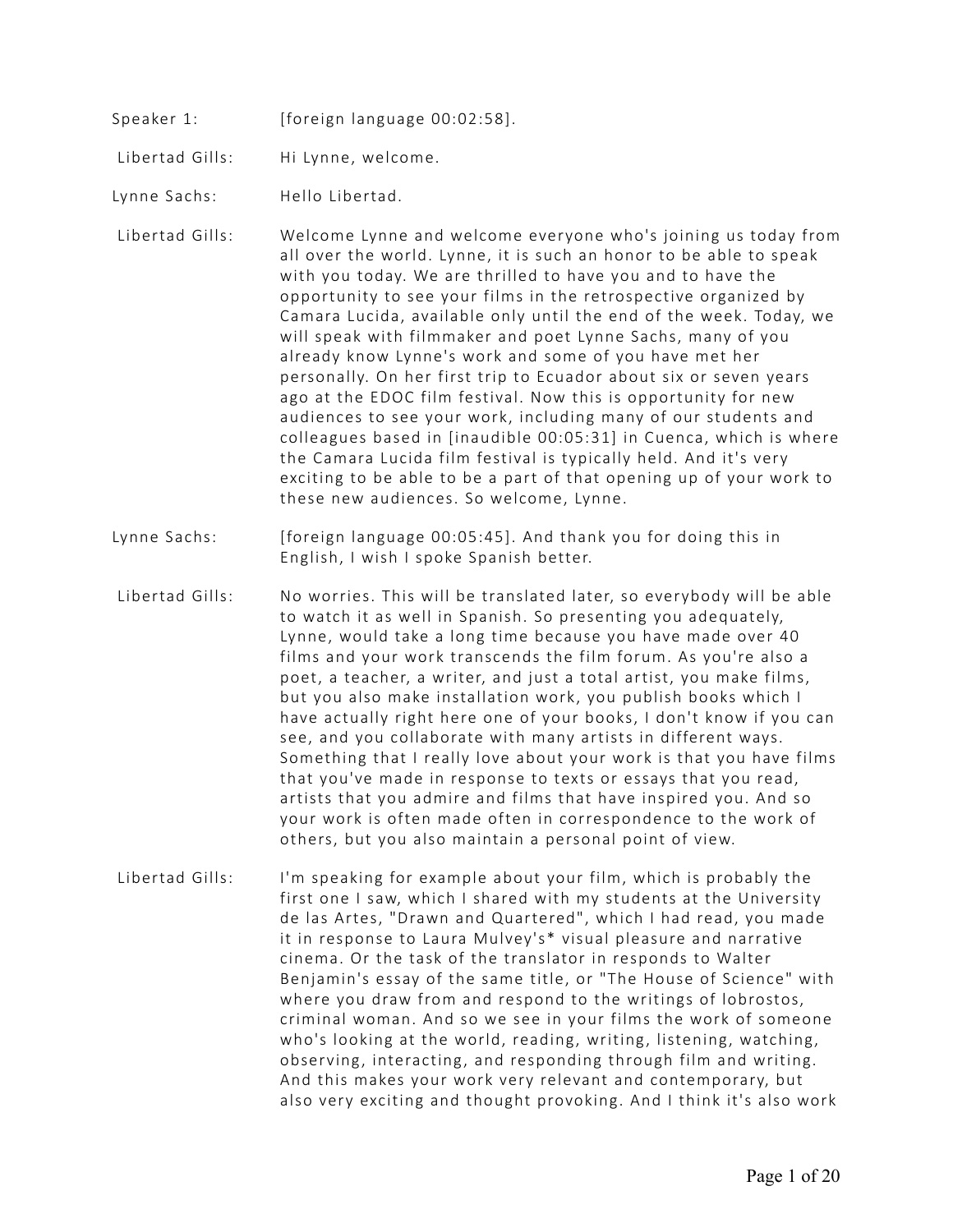that makes others when we see your films, we also want to respond in some way and makes us more also want to make films like you.

- Lynne Sachs: Oh, thank you. I wanted to say one thing about your country and about Ecuador, that is that I don't know of any country in the world where experimental documentary and experimental film are in such a deep conversation with each other. And that you have two such distinctive festivals that are bringing people from all over the world to talk about this kind of practice in media that is for the most part, not commercial, but is so celebrated. So for me, it's such an honor to be engaging with your whole community, with you, and I keep meeting people from Ecuador who love experimental film. I can't really think of any other country where I've met so many people who are so passionate about it, so it's just very it's to me that you and Francisco set this up for us to converse.
- Libertad Gills: We're so excited to be able to have this conversation with you. And it's true what you say about these two film festivals, Edoc that has been around for several years, it's the longest lasting film festival in Ecuador to date. And Camara Lucida is a smaller festival that just started six years ago and there are overlaps and then they're also differences in the programming of these festivals and it's very exciting to have them both as film spectators. So I had mentioned to you before that I wanted to center this conversation around the topic of filmmaking and as it relates to writing.
- Libertad Gills: But first I would love to ask you to please tells us about your beginnings in filmmaking and what drew you to film in the first place, because as I understand it, you did not exactly mean to study film or you were actually quite resistant to it at first, but then you discovered that film could also be much more than just classical Hollywood filmmaking. And there's an interview where you say that you discover that cinema could be a personal art, like painting, poetry or photography. So please tell us more about your first encounters with experimental cinema and how you knew that it was something you wanted to make.
- Lynne Sachs: I would say that probably the first time that I ever saw what you might call an intimate experimental film was in the early 1980s, and I was living in New York and I actually was working for a documentary filmmaker answering the phone and doing a bad job at that, I was also doing a lot of copying and doing a mediocre job at that. So I was just trying to find my way. And I discovered there was a place called the Collective for Living Cinema, and there was another place called Downtown Community Television. And that they, there were these spots in the world where you could go and gather and be with other people even in a very small group, and it wasn't about a theater with popcorn, though of course I love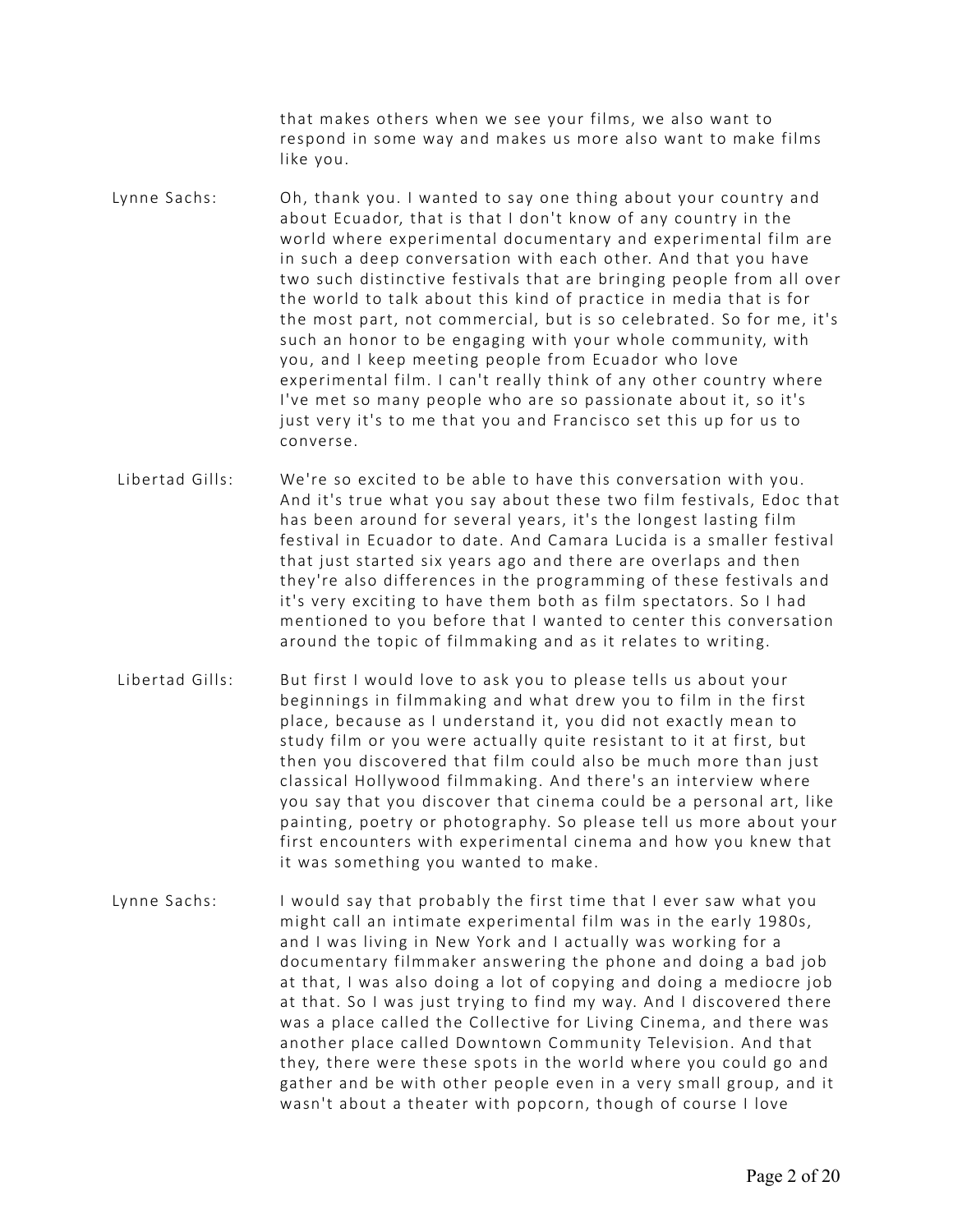popcorn, it was about being in a space and then talking about the work afterwards.

- Lynne Sachs: So in that period, I had the chance to see Maya Deren's films, I also discovered Bruce Connor's films. So we have one sensibility that's very much about bringing our dream world out to a screen, and then we have another sensibility that would be Maya Deren, and a very feminist one at that. And then we have someone like Bruce Connor, who is a renowned found footage filmmaker, who was making a commentary on culture. And I saw the works of those two people, and I thought, this is really, shall we say, spicy, unpredictable, expressive, spontaneous, maybe I could do that.
- Lynne Sachs: So those were probably the very earliest experimental films that I saw. Then a little bit, also around that period, or a little before actually, I saw the feature films that were very personal and introspective as well by Chantel Ackerman and Marguerite Duras, that was during the year which I was living in France, but those were bigger films. So it was a sort of discovery that you could work in this very accessible way. You could shoot something with your own Super 8 camera, which is what I had access to at the time, just seemed really possible and really exciting to me.
- Libertad Gills: That's great that you mentioned these, especially women filmmakers that have inspired your work in the beginning, and I had read about that filmmaker, Gunvor Nelson, was your film teacher when you began setting film? And there's an interview where you say that, "She asked us to embrace the bumps, holes, and other risks of the road to relish in the form, rather than setting our sites in the more predictable pleasure of character and conflict. In this process, we can discover meaning within the frames of formerly adventurous experimental film." So I thought that was really interesting that Gunvor Nelson taught you to embrace these happy accidents that could occur during experimental filmmaking.
- Lynne Sachs: Yeah, I love the idea of a happy accident because we have to admit, the first few days, we call it tragic, when things happen that you don't want to happen. And then you feel like you can't do it again, or you don't have the funds for it, or that particular event will never happen, will never occur as it did before. But the thing is, most of us don't make films with a very frozen script. So the script has to follow us rather than we follow the script. And I'll never forget, I was actually talking with the man named, do you know George Kuchar's films?

Libertad Gills: Yes.

Lynne Sachs: Yeah, and I love his work, and I remember he was shooting a film and he got a whole roll of film back that was very, had been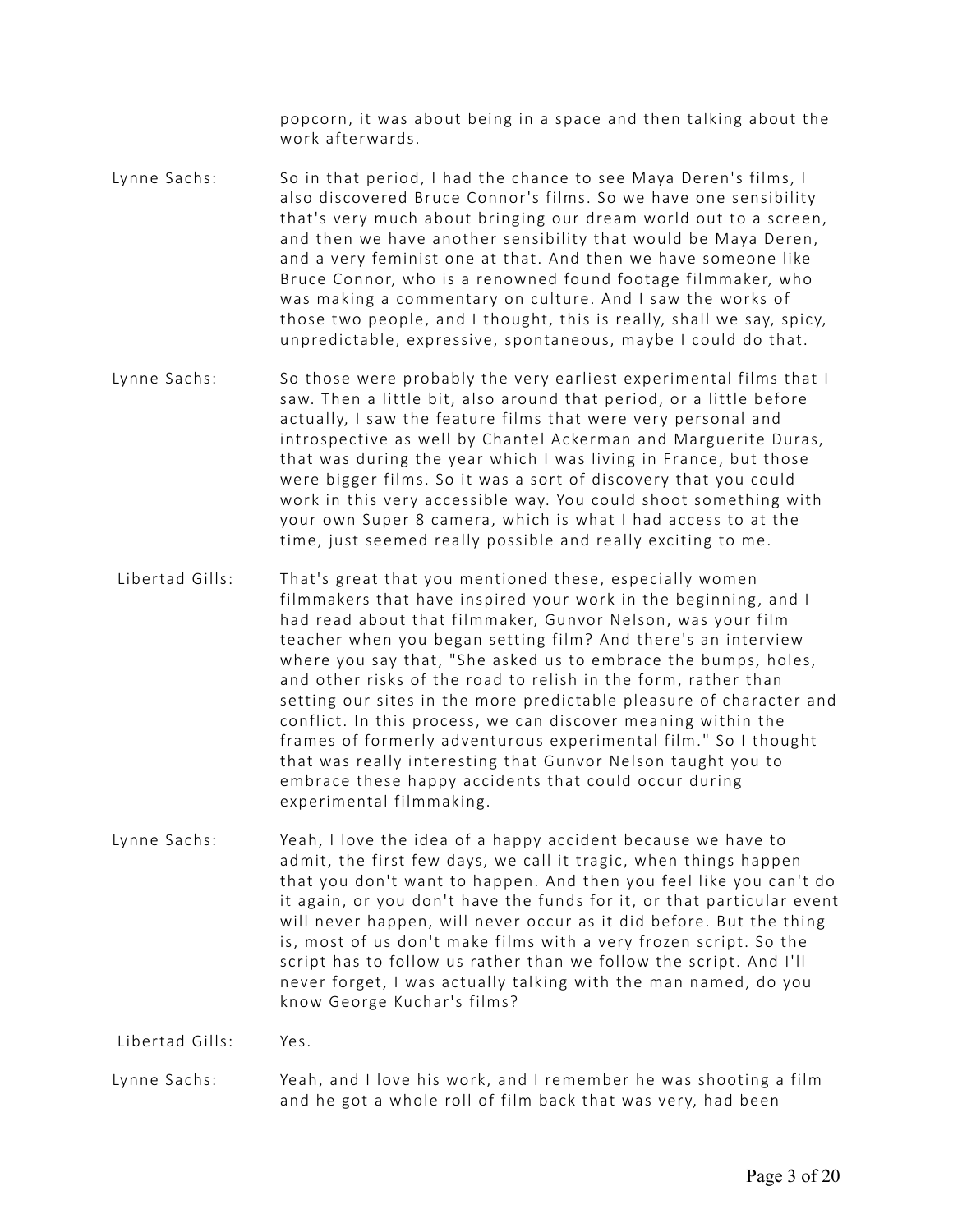exposed by the light, and so you could barely see anything. And he said, "Oh, no problem, we'll just call this the fog scene." So it was kind of a whimsical go with the flow. But then those kind of adjustments I later learned that it can be more conceptual and more daunting. And then the material speaks back to us, when accidents happen, we eventually find out that maybe they were meant to be. And then we're letting the incidents, our relationships to reality guide us in some way that we can't control. And maybe that's what distinguishes experimental and documentary film from narrative film, is an acceptance of a lack of control.

- Libertad Gills: I would like to show a clip from your beautiful film, "Carolee, Barbara, and Gunvor", from 2018, and specifically the section where we meet Gunvor Nelson through your eyes and through your lens. And this film is in the retrospective, so for people watching, like you can see this film in its entirety after the talk. And there are three portraits here of three filmmakers who were very close to you, who have been very close to your work, Carolee Schneemann, Barbara Hammer, and Gunvor Nelson. So we're going to watch that first clip. Is it being shown right now?
- Lynne Sachs: Oh, it's up.
- Libertad Gills: Okay, good.
- Lynne Sachs: Perfect.
- Libertad Gills: Oh, it's up.

Voice of Gunvor...: After seeing a few of Bruce Barley's films, I understood that I also, as a sing artist could try. I'm sure I knew that time was the basis for all the events that could happen throughout the film. It was exciting to discover the choreography and especially the development of all the aspects that one could use, like color, black and white, light and dark, soft to sharp contrast, distance and close up, as well as all the other elements of story and concrete or abstract images. I'm still very much drawn to film, but plan to only complete three more films, no more. The 60 minute film "On The Fence" is about ready. And another, a short film that I call "Trying To Be Me" is halfway ready. The last short film is in a planning stage. The technical digital dimension is difficult for me now, especially since I live in a small town in Sweden, where no such support is available. I'm looking forward to only working with still images.

 Libertad Gills: So I think that now we can get into the subject of writing and filmmaking, because it seems to me that as far as your work is concerned, this relationship is very much intersected by your discovery of experimental cinema. And when seeing "A Film About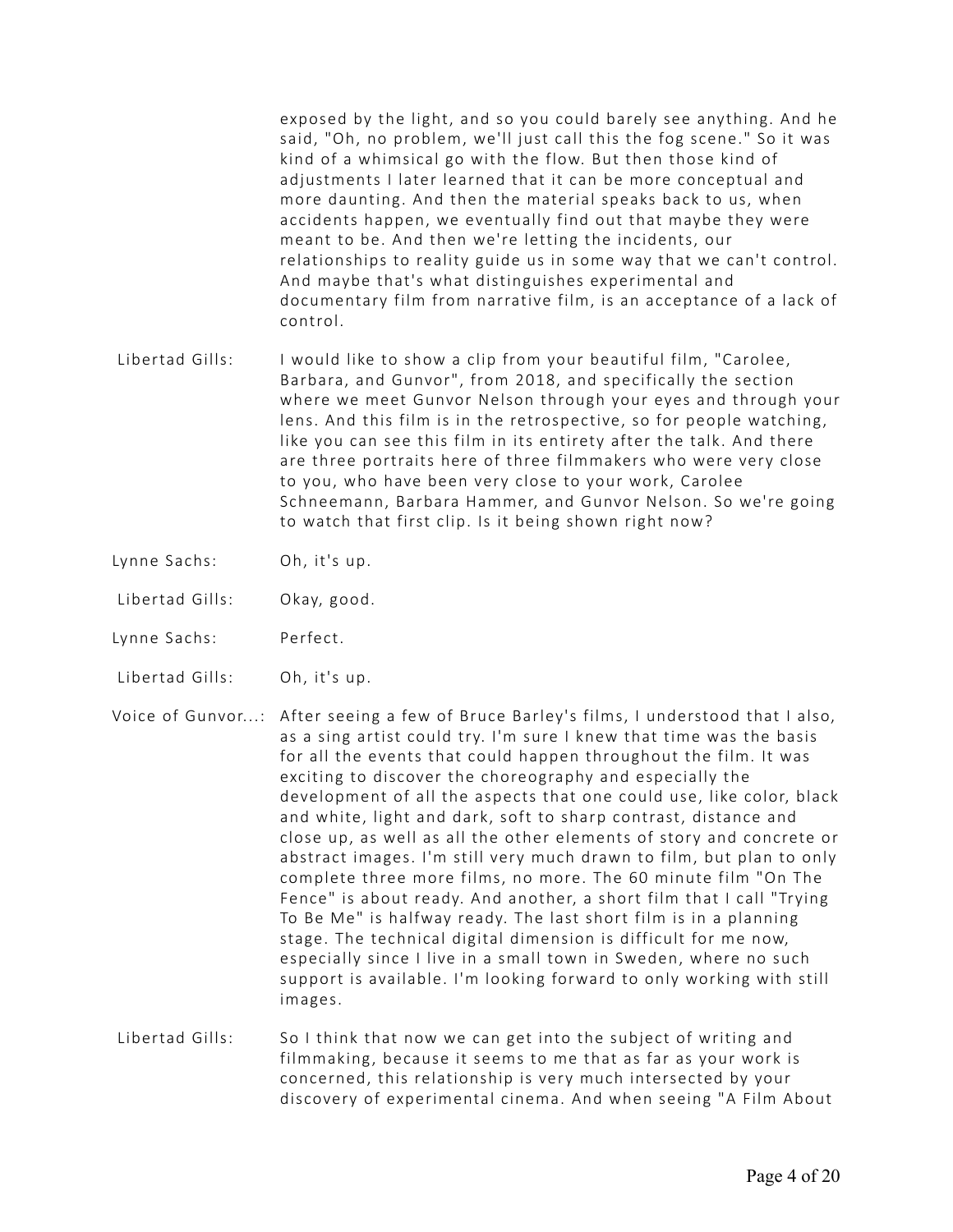A Father Who", I found, so I think that we can get into the subject of, when seeing "A Film About A Father", who I found it really interesting that in a moment in the film, you and your siblings attempt to define each of your parents in relation to grammar. Your mother, you say is points and commas, while your father is only exclamation and question marks. You also say that your mother taught you that grammar was worth understanding, because as you say, once you had grammar, you had total transparency. So I'd like to show this clip and then maybe you talk about in your films relationship between writing and filming.

- Lynne Sachs: Could I just say one thing about Gunvor Nelson?
- Libertad Gills: Yes, please.
- Lynne Sachs: Yeah, sure, so I met Carolee, Barbara, and in Gunvor with a complete lack of intention, I just wanted to spend time with these three women I admired so much, who had taught me, not always in the traditional ways Gunvor did as a professor of mine in art school, but as role models, as people I watched in terms of how they engage with their community, with young people, through their practice as they traveled with their work, I just wanted to have time with them. And I asked each of them if I could come to their home to spend time with them, we actually ended up having a couple of different slumber parties. And then at a certain point, I decided to put it all together. So it was not a plan, but it was kind of like a gift to them to be in the same structure.
- Lynne Sachs: But I wanted to say one thing about Gunvor Nelson, who is a Swedish filmmaker, she's actually the only woman of the three who's still alive. She's in her early '90s now. She lived in the United States for 40 years and then she was invited to go back to Sweden by the Swedish Government. And they said, come back to Sweden, we'll support you, we'll give you a house in the town where you grew up and you can continue to make your art. So I went visit Gunvor with the intention of spending time with her and shooting with her. And I just wanted to share a couple of things that I learned from her, I was writing a note to myself about it as you chose those clips.
- Lynne Sachs: First of all, I asked her if I could shoot in her garden. So I was sort of following her hand as she moved the plants and was touching different flowers. And then she said to me, "Lynne, why are you always shooting the living flowers? The dead ones are so much more interesting." And it was like this revelation to me, it was like a parable for everything that you should do. You shouldn't be drawn just to the birthday parties in people's lives, you should be drawn to the moments in which they're driving from their school to their home after a long, hard day or just all those in between moments where people reveal things or where you feel loss, not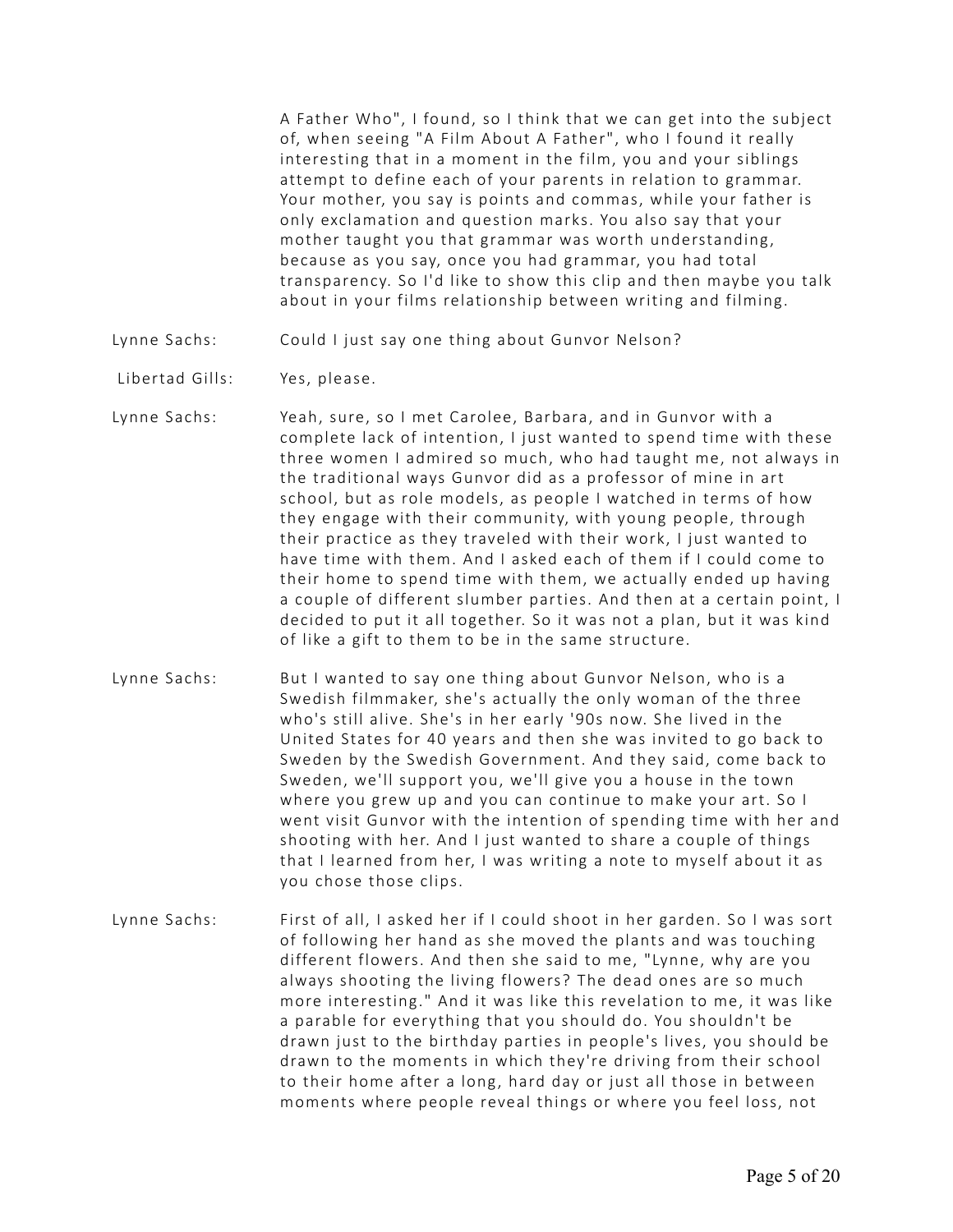just where you're showing your best side, like a flower shows its best side in vase, but what about those other times? So that was something I really learned from her. And I also wanted to say something about shooting with Gunvor was also challenging in a way, because she wasn't really comfortable being in front of a camera at that point in her life.

- Lynne Sachs: So it wasn't so much that I had to convince her, I had to respect her as an artist. And once she had the camera which you saw at the end of the scene, she was taking pictures of me, there became more of an exchange, a kind of correspondence between the lenses. So she was doing something about in a way, and I was doing something about her and we were equals, and that's been a way of working that I've tried to maybe model ever since, to ask people who are in front of my camera to give something of their spirit, their intellect, their contribution to the process. And it was only in that way that I began to actually have the ability to see her face and to see her not just as my subject, but as a person in the same moment of observation as I was. So I just wanted to share that about the clip, the really interesting clip, interesting, because she was so hesitant and I had to find a way to reach her.
- Libertad Gills: Thank you so much for sharing that. And It's really very interesting that you can learn not just from your teachers, but also the people that you film, in this case, she was also your teacher and a subject of your film, it's someone that you filmed. And so we also learn from the people that we are filming. I think that's really, well, if we're making films in this way as you do, which is listening and really paying attention to how the subject is responding to the camera, to our presence. This makes me think about something that's also in "A Film About A Father Who", before we watched this clip that I had selected where your father's filming you, and he says, "What are you working on?" And you said, well, before I made a film about looking inward, then a film about looking outward, and now I'm doing like a little bit of both, or both at the same time or something. And so I think that's interesting because you have films that are like very personal and then ones where you're looking outward. And it seems that looking outward also makes you look inward as a filmmaker.
- Lynne Sachs: And actually the looking inward film is in the Camara Lucida program, it's "House of Science". "The House of Science: Museum of False Facts" was all about my diaries and my body, and also other women's experiences as women in the world. But it was very introspective, it was my most visceral film ever. So I kind of needed to escape looking at me, me, me, and I've thought, well, look at somebody else who's also important to me. And so it's really perfect timing that you mentioned that clip, that conversation I had with my dad, because I shot that scene 30 years ago right when I finished "The House of Science".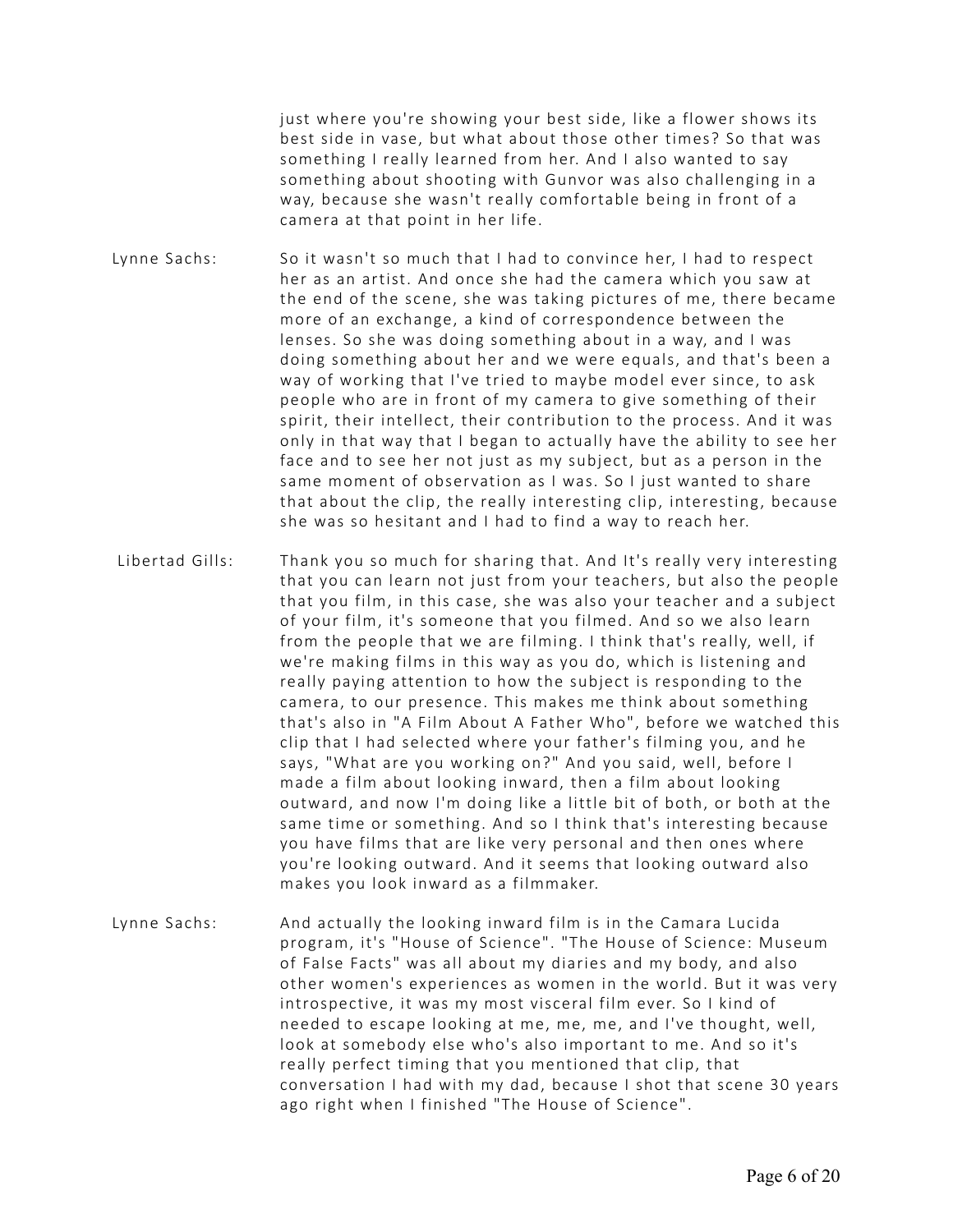Libertad Gills: Oh, so you were speaking about that movie in particular?

Lynne Sachs: Yes. I was speaking about that movie, exactly.

- Libertad Gills: Now let's see this clip from "A Film About A Father Who", which is Lynne's most recent film, and is available right now in Camara Lucida.
- Voice of Lynne ...: Dear mom and dad, it is now 10:00 PM, and I'm really tired. I went to school from 6:00 to 7:30 and then ate dinner. Then I had a lot of work to do at the office, and I came back here until now. This was really a busy day, so that I could have peace in my family to be, please don't mention anything more about linens, pillows, et cetera. But I move into an apartment with Diane next August and I am missing anything at the time, I would appreciate those gifts.
- Libertad Gills: So I think that the clip maybe was not able... It's going to be fixed so we can watch it in a couple of minutes, because I think we could hear it but we couldn't see it? Maybe while we wait for the clip to be ready, maybe you could tell us a little bit about your decision to make this film.
- Lynne Sachs: Sure.
- Libertad Gills: Precisely that question about looking inward and outward, because I feel like many times when we film our own family members and our brothers and sisters, because really your whole family, your entire family, all of your brothers and sisters, all seven of them.
- Lynne Sachs: Actually nine.

Libertad Gills: Nine of them. I felt like I was missing a few.

Lynne Sachs: Well, no, no, but I thought it was seven for a long time.

 Libertad Gills: Yeah, exactly. So it's you say seven I think many times in the film, but it's nine? So sometimes when we're filming our own family, it's a little bit of looking outward and inward, because they're so much a part of us and who we are. And so to speak about a family member, so to speak about ourselves in a way.

Lynne Sachs: So there's both a convention of shooting home movies that people have been doing since the invention of the camera, it's this idea of creating a souvenir, something that gives you usually access to those happy turning points in life. And most of us don't necessarily want to savor something that has caused anguish or something that is like steeped in ambivalence. Like, I don't really know what this means, but I'm going to go to bed tonight and hopefully it will be better tomorrow. But if you're using a camera at all those different points, then you actually are able to stop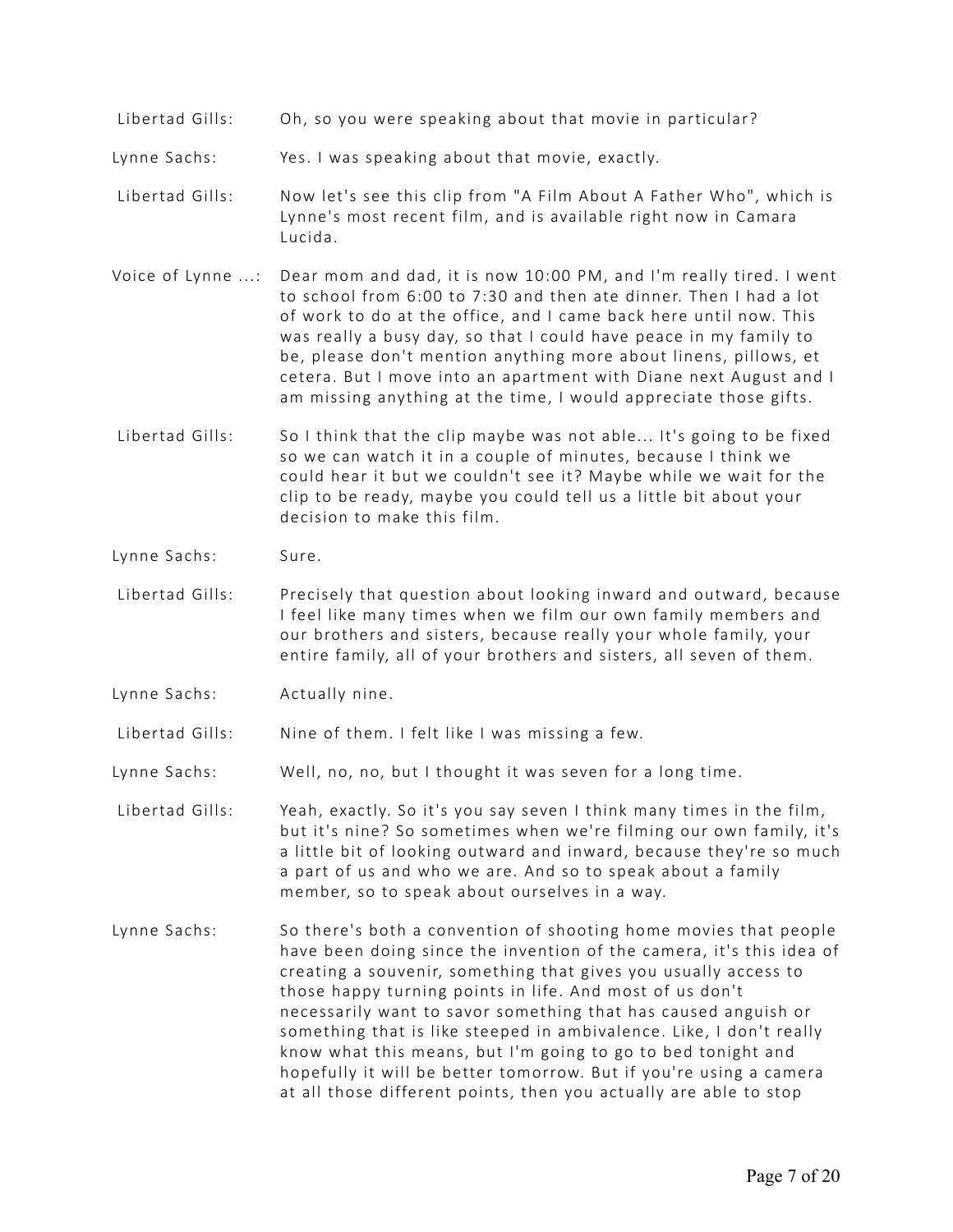analyzing the rhetoric of every event. And you just think the camera is an extension of my eye, of my presence.

- Lynne Sachs: So I was basically filming all the time. It meant if we were at a family dinner, I would sometimes be a little resentful against myself because I couldn't eat dinner because I would be filming. And there were so always something that I thought I'd rather be doing. But after a couple of decades of shooting all the time, I thought I just have to finish this, we have an expression, get it out of your system. And I didn't really think that it was going to be a film that would travel as much as it has. Now, I actually finished the film in 2020, and then it had my first ever feature film distribution, and it was during the pandemic, so it was in virtual cinemas, but it was in maybe 40 different theaters around the United States and in Europe, now it's in Ecuador. Excuse me.
- Libertad Gills: Bless you.
- Lynne Sachs: But I didn't ever anticipate that. And perhaps one of the lessons I've learned is that if you try to think too much about your audience and will there even be an audience, then you start to censor yourself. So instead I just said this is something that I need to do in a very immediate way, I need to do it so that I can actually move from being a child and a daughter, to being an adult, even at this age. I want to keep thinking about being a daughter, but I also need to close that period of my life and recognize that I found a kind of maturity. And so that's why I actually allowed myself to write, as you said, to write about both forgiveness and rage, and I have versions of this film that have both. Or no, excuse me, that have mostly one or mostly the other, and I had to allow for that full gamut of experience. And I think that's been one of the reasons people have connected with this film, because all of us are trying to grapple with, you used the word, the grammar of this hermetic space, which is our family.
- Libertad Gills: And so how many versions of this film did you have? I think you mentioned-
- Lynne Sachs: I worked with a wonderful woman who had been a student of mine and that now she's a great artist, I think and editor, her name is Rebecca Shapass. So once we started working together, she insisted that I stopped censoring myself all the time. Like, "No, we can't put this in." Or "Oh, this part is so bad." Or, "Oh, I need to explain this part all the time." And once I started to just look for more conceptual relationships between the scenes and the ideas, I think we probably had 36 or 37 versions of the cut, but I spent one year editing the film as if it were 12 experimental films. That's why it's so timely that I'm showing it at Camara Lucida. So we created something that worked in three minute bursts. Now I'm wondering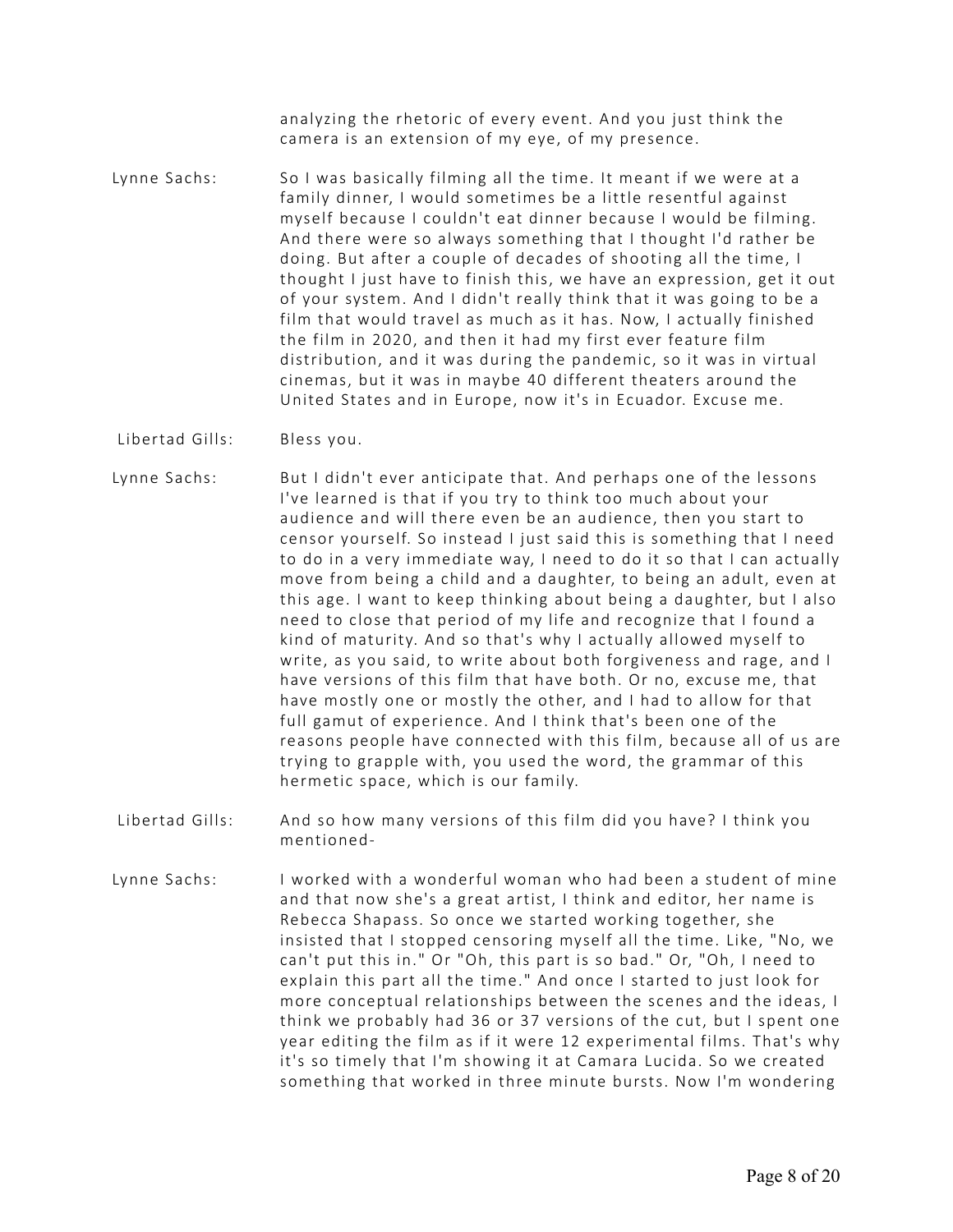|                                     | if maybe, oh, do you know if he's able to show the film yet? Or do<br>we know?                                                                                                                                                                                                                                                                                                |
|-------------------------------------|-------------------------------------------------------------------------------------------------------------------------------------------------------------------------------------------------------------------------------------------------------------------------------------------------------------------------------------------------------------------------------|
| Libertad Gills:                     | I'm not sure.                                                                                                                                                                                                                                                                                                                                                                 |
| Lynne Sachs:                        |                                                                                                                                                                                                                                                                                                                                                                               |
| Libertad Gills:                     | I think so. Yes.                                                                                                                                                                                                                                                                                                                                                              |
| Lynne Sachs:                        | Okay.                                                                                                                                                                                                                                                                                                                                                                         |
| Libertad Gills:                     | Yes.                                                                                                                                                                                                                                                                                                                                                                          |
| Lynne Sachs:                        | Now we're going to show a scene in which I'm talking with, I think<br>it's the one where I'm talking with my brother and sister about<br>grammar, but everybody, when you hear the word grammar, you're<br>probably yawn, but it's more about how we communicate with<br>each other.                                                                                          |
| Ira (in film cl:                    | Had a ballast of our very stable, very traditional mom, who was<br>providing an example that was much more linear to them.                                                                                                                                                                                                                                                    |
| Lynne Sachs (in:                    | And stable.                                                                                                                                                                                                                                                                                                                                                                   |
| Ira (in film cl:                    | And stable.                                                                                                                                                                                                                                                                                                                                                                   |
| Lynne Sachs:                        | There were no question marks when you were in that house. And<br>when dad's there it was all question marks, we didn't know what<br>could happen. When with mom, there was a sense of like even, I<br>was obsessed with grammar, but that was grammar was worth<br>understanding because once you had grammar, you had total<br>transparency. And mom understood the grammar- |
| Dana (in film c:                    | Dad's like, there's no grammar, well, there's was punctuation.                                                                                                                                                                                                                                                                                                                |
| Lynne Sachs (in: Exclamation marks. |                                                                                                                                                                                                                                                                                                                                                                               |
| Dana (in film c:                    | And question marks.                                                                                                                                                                                                                                                                                                                                                           |
| Lynne Sachs (in:                    | Exclamation marks and question marks, and with mom, we knew<br>were periods and commas and the comma, like gave you a sense<br>of-                                                                                                                                                                                                                                            |
| Dana (in film c:                    | The pause.                                                                                                                                                                                                                                                                                                                                                                    |
| Lynne Sachs (in:                    | Yeah, you knew where things went and they were But the thing<br>was, you had the commas and pause and they were exquisite, they<br>were just right. And you felt affirmed.                                                                                                                                                                                                    |
| Dana (in film c:                    | Well, she was steady. And she would keep things in discreet<br>pieces, life was very, you knew where the boundaries were. And                                                                                                                                                                                                                                                 |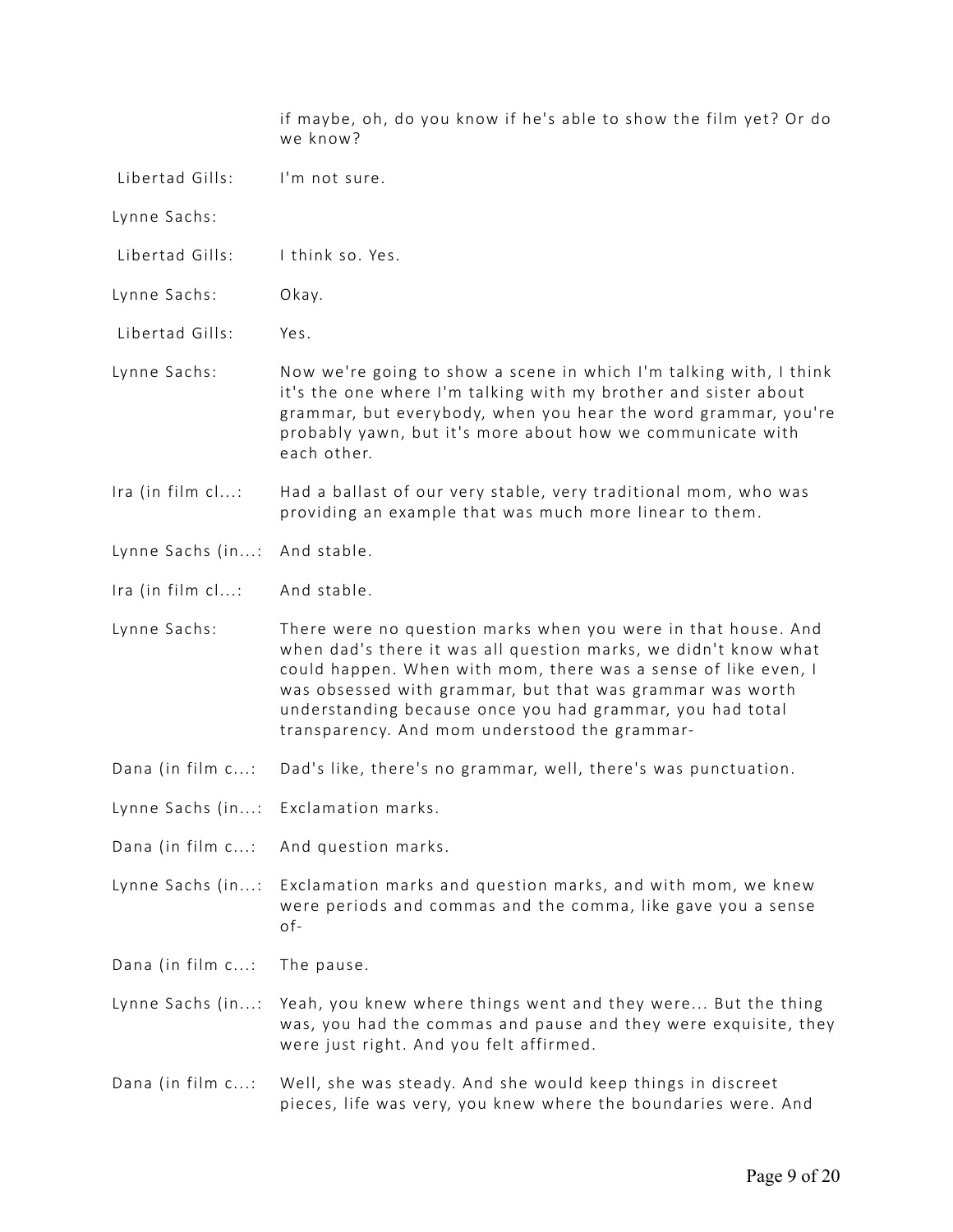his was always opening up into something, like a colon opens to something else, the semi colon-

- Lynne Sachs (in...: Dad had his own language and we were expected to speak it. I loved him so much that I agreed to his syntax, his set of rules.
- Libertad Gills: Okay. So yes, this scene, this scene seems pointed to me in relation to your work with words and images as a writer and filmmaker. Your films often feel free and unbounded, even as they're beautifully held together by the editing and montage, it is as though you have taken both from your mother and your father in your personal use of film language, both the support and the transparency that you said that grammars permits, and at the time, the possibility of keeping things open, surprising, and free. So I was wondering if this is something that you were thinking about while you were editing this film in particular, but also how conscious you are as you make a film of the relationship between film form and writing itself, so for example, do you think about punctuation when you're filming and editing? Do you film for punctuation or is it something that you discover more in the editing process when you look over your footage? These are things that I, that I'm wondering after seeing your film which I enjoyed so much.
- Lynne Sachs: Thank you. So one of the things that I think great things that happens in any kind of photography practice, is that you are capturing an image, but you don't always know what it means. And that's one of the things that stops us, is we intellectualize before we collect. And if we just allow ourselves to collect, but in a very aware state, then we can take that material. And the editing process, and sort of shift it over to, I used the word rhetoric earlier, but to another kind of rhetoric, in this case, it is both conceptual and anthropological. So yes, you're thinking about your family members, but you're also thinking about in a, let's say a meta way, how is it that men and women talk, or how is it that we talk across generations? How is it that we develop a linguistic, let's say, terminology that is very, very specific, not to one country, not to a region, but to this entity which is called one specific family.
- Lynne Sachs: And I saw this as I was making the film, for example, there's an expression that we use in English, which we call white lies, so do you know that expression, a white lie? A white lie is an untruth, but you tell a white lie to protect the person to whom you're lying. So that is a linguistic, call it a trope, like an anthropology, a trope that we develop with almost everyone in our lives. I'm going to tell you a shade of the truth, because I love you. And I love you so much that I'm going to protect you from your own reality. And we do it all the time. And it's not like it's a bad thing, it's just part of our mode of communication.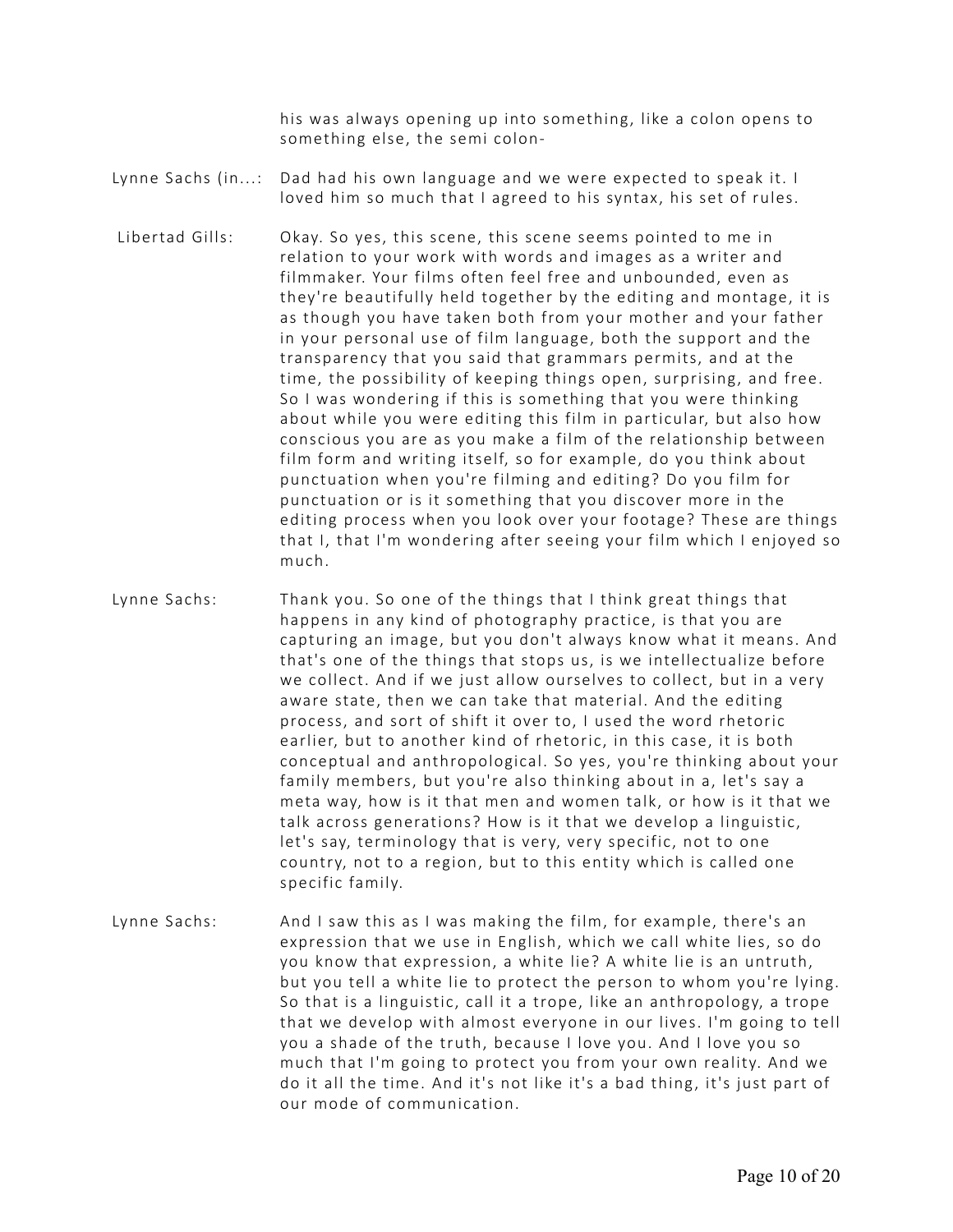- Lynne Sachs: And so in thinking about that and thinking about secrets being told, secrets are a kind of additional level of linguistic exchange. We keep one secret from one person, but we tell another, so is it really a secret or is it just transactional communication? I'm sounding really cold. But so with my mom and dad, people ask me this question, I bet you've been asked a hundred times or a thousand to yourselves, like how are you a little bit a part of your mother and how are you part of your father? And often we're asked that question in terms of DNA, well, I have my father's nose, but I have my mother's chin or something kind of physical. But also it kind of runs deeper than that. And we're always cultivating that, how am I composite of these two human beings? And it can take a long time to figure out. And also sometimes we don't want any part of one parent, we're trying to cleanse ourselves of that.
- Lynne Sachs: So I didn't really understand that until I was sitting on that bed with my sister, Dana, and my brother, Ira. And actually my husband Mark was filming. And I'm basically dressed in my pajamas because I wasn't even intending to be in the film, I was going to just film with my sister and brother. So they look very nice and I look really shabby, but I had to kind of go with the flow. And as we were talking and getting that energy together, I think the camera made us find something new about our relationship, like find out, oh, mom is periods commas, and semicolons. And dad is like a colon and then our big announcement and a... So found it out there, it was often [inaudible 00:44:58]. And yeah, I think it's also a reflection of my interest in writing. And you mentioned the word punctuation, which I love, and it made me think about Roland Barthes, seems very timely since he wrote a book called Camara Lucida.
- Libertad Gills: Yes.
- Lynne Sachs: That was brilliant. And he used that word punctum. So in the punctum is the thing that sparks you, that takes you out of just recognition or are cognitive, acknowledgement that something exists and it reaches into us, call it into our soul. And I think that can be shaped through, you called it punctuation [inaudible 00:45:54]... I'm going to come back to the text and the same is true with a film, particularly, I think an experimental film. Because for me, experimental film does not rely on exposition. I'm very opposed to exposition in either documentary or experimental film, as in this is the cause and this is the effect, and this is the context. I kind of always hope I don't have to give all that, I'm not responsible for it, it comes through the material in a more generative and activated way. And I think documentary in particular feels an obligation to exposition, which makes many documentaries feel a little content driven rather than formally radical or expressive in terms of the material.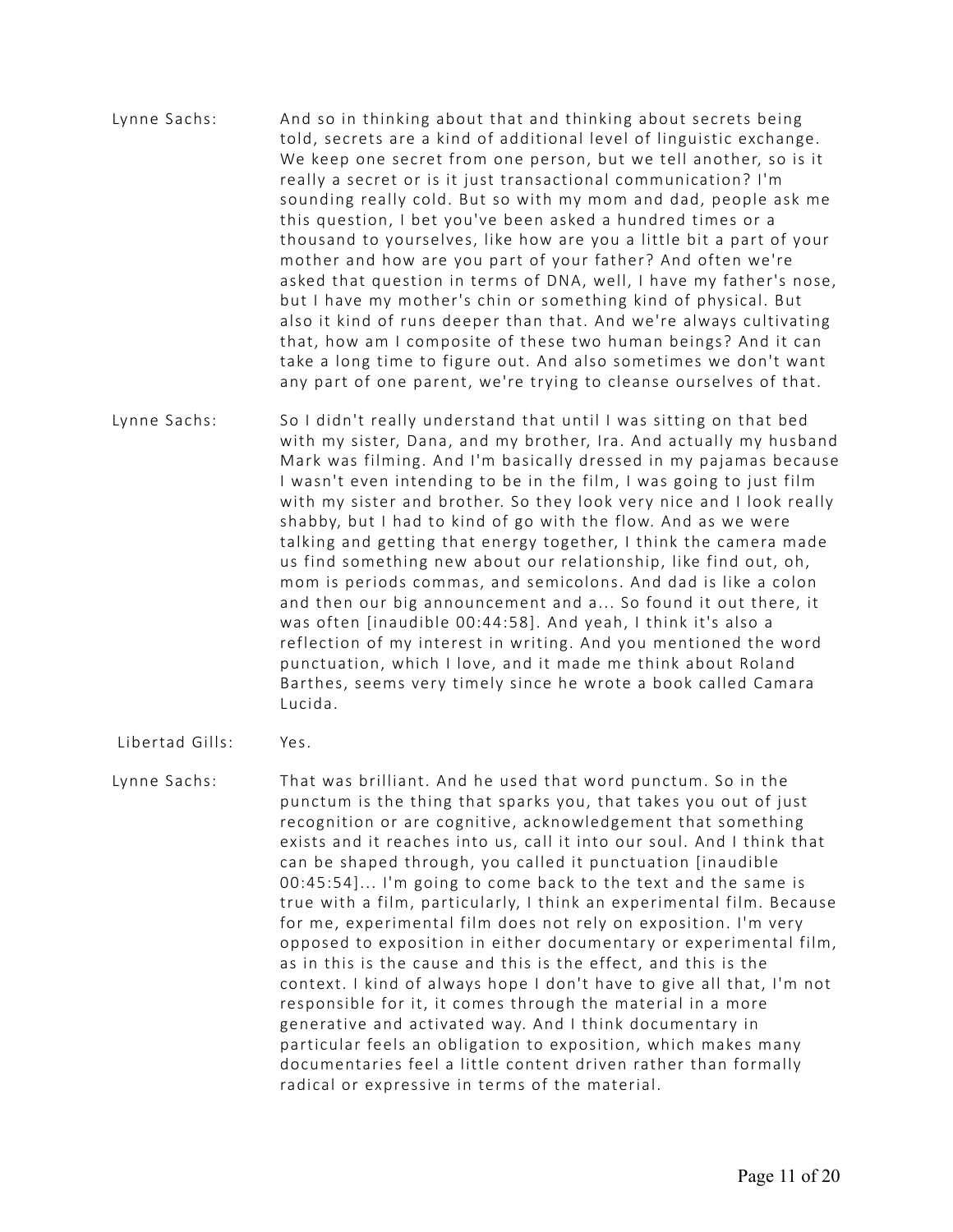- Libertad Gills: And to not have that pressure for exposition film also allows for the film maybe to begin right away in a sense, get rid of all that-
- Lynne Sachs: I love that, I love that. I actually I'm going to remember, I'm glad you said, how can you make a film that begins right away? And if you begin right away, I think you create a kind of paradigm that for involvement and for pre like really extreme presence from your audience, because the audience has to be in kind of collaboration with you in the process.
- Libertad Gills: Yeah. Well, that's actually something that I learned from [inaudible 00:47:58] in his workshop. He's saying, you have to start, you just have to start it and just forget. Also, when we would explain what film we were going to make as students in his class, and everybody always gives excuses or a big introduction to the film that they're making. And he said, no, just tell me the film. So it was just like cut right to what it is that you are trying to do in the movie. So yeah, speaking about experimental cinema, in relation to more maybe conventional documentary forum, I think that it was, it's very interesting to hear you speak about that every film creates its own idiom. And you say that the viewer of an experimental film will not necessarily speak the language prior to entering the theater. But once the film is over, and he or she will have been introduced to this unfamiliar mode expression. And you call these vocabulary lessons.
- Libertad Gills: And I really like that idea that the spectator is not necessarily speaking this language before the film, and the film starts to create this language as a vocabulary lesson. I was wondering how do you go about finding the idiom for each film? Well, that's a very big question I know, and it depends on each film. But also how is it possible to sustain the language produced by an experimental film? Or is it something that is reinvented each time, because you speak of a cinematic memory, which I really love that concept, I think it's very interesting to think about. And I think that you also speak about it in relationship to the films of Gunvor Nelson, something that she had spoken about how you create cinematic memory in a film. But what about creating cinematic memory across and between films, is it possible that pneumatic memory builds over time and from one film to another? What do you think?
- Lynne Sachs: Well, I'm going to actually speak about a couple of films that are in the program, the Camara Lucida program, because I came up with an idiom that's actually in "Film About A Father Who", but it first started in my film, "Photograph of Wind". And that was that there's this extreme energy between the camera lens and the person being photographed, as long as you allow the person being photographed to look deeply into the lens, as if the lens is a channel to your head, the filmmaker's head. And so I started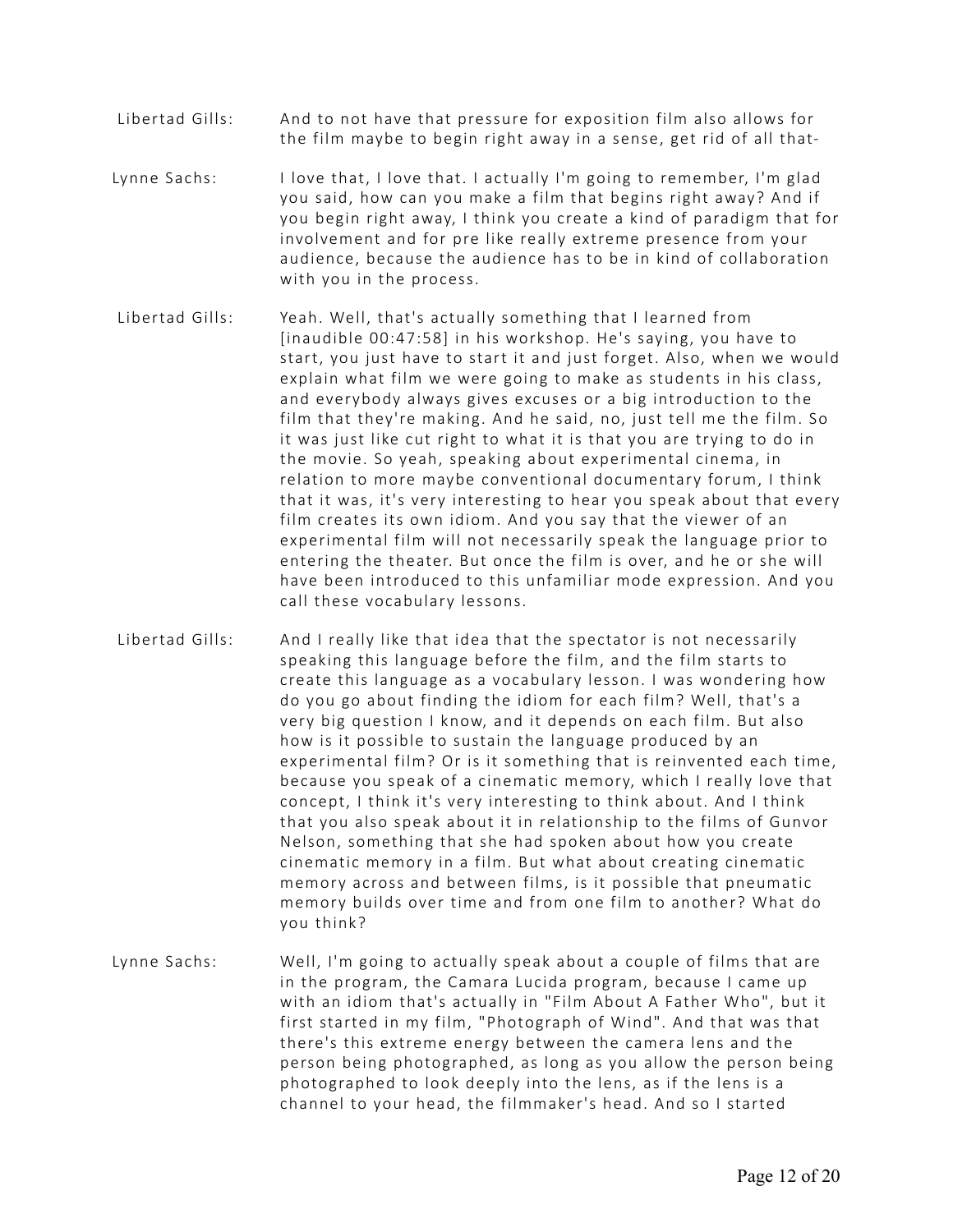shooting with my adults, my daughter, Maya, when she was six years old. And I asked her to run in circles around me. So you could say, if you ask your child to run in circles around you, it's kind of like having a leash on them. And you'd say, oh, you're like a little dog running in the circle around me. But it's also creating this vortex between us, this like kind of momentum, this very physical activity. And also I got very, very, very dizzy, so I lost my grip, let's say, or my stature as mom, and she sort of gains control.

- Lynne Sachs: But that film I made in 2001, and I never thought I'd make it again. But I fell in love with the process, I fell in love with this idiom of asking to people to run in circles around me, because I got to think about filmmaking in a more epistemological way, I would say. To think about film as an activity in which you were documenting time in a moment, but what if I were to do it, which I did in the second iteration in 2006, I filmed her at 16. So then she's both aging and staying the same. And it became this big kind of possibility of thinking about the claiming of a documentary practice, the claiming that I was there, I witnessed my daughter as in any old home movie that you do. But then I witness her again, not just because she's six and 16, but because she's moving in motion, we call that horizontal time, but we're also thinking of vertical time like this notion of a daughter and the same daughter again.
- Lynne Sachs: And you're thinking about this associated time between a mother and her child. So there's lots of different constructs around time. And then I filmed it again. And the third time, which was when she was 24, and I called it "Maya At 24", gave me another opportunity to think about the medium of film as running 24 frames per second while just being a series of frozen images. So that was actually, and as you used the word idiom, which I loved, that was like a language that we played with, I probably was thinking about Michael Apted's "Seven up", like the notion of seeing a person grow up through the frame. But then there's another kind of energy, which is between a mother and her daughter.
- Libertad Gills: Thank you so much for introducing that because we to show "Maya At 24". So I think that would be a good, I mean, we could show all three, I would love to see all three right now with everybody, but I think that we should show "Maya At 24", because it includes the other films in it as well in a way. But it is a new film. So we will see the entire film, which is five minutes, we will show it in a few seconds.

Lynne Sachs: Fantastic.

 Libertad Gills: Okay, thank you. So before going into one of the final questions before taking questions and comments from the audience. You have called "Photograph of Wind" a cinepoem, and can you talk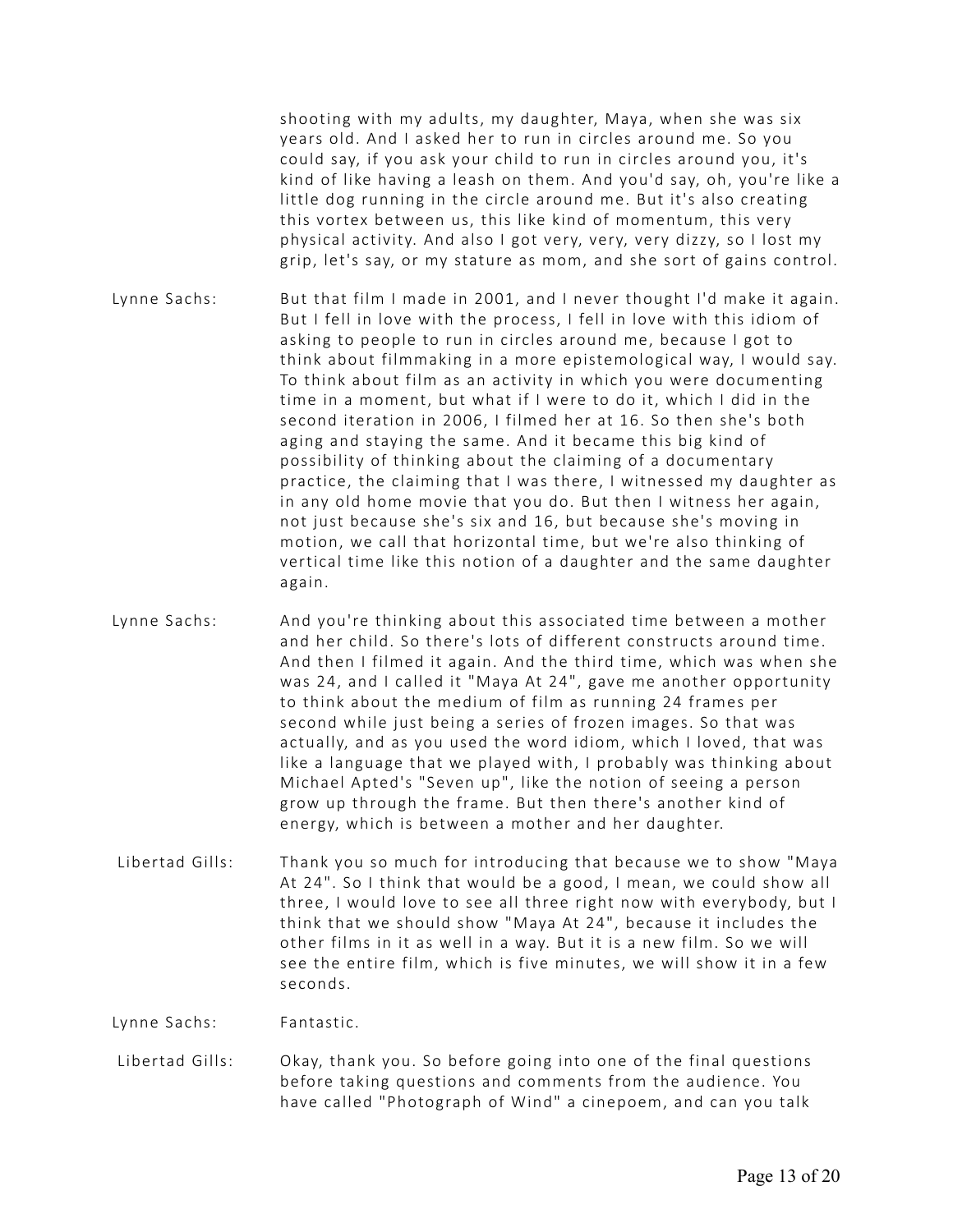about what is a cinepoem to you? What is cinepoetry? I really like this term.

Lynne Sachs: Oh, thank you. Okay, I'm trying to come up with a definition for that doesn't just simply address the obvious, which is the length of time. But I think for me, a cinepoem is an immersion in a kind of engagement that is sort of like a multi cut gem where you see things from different perspectives, but you aren't trying to take it into trying to come up with a... Oh gosh, I'm kind of at a loss for words in a way, because sometimes I make work that is, I call a cinepoem, and it's very much addressing poetry, it's using the language, you hear words, this is one kind of cinepoem for me. And you hear words and the images are in conversation with those words. But other times a cinepoem is completely nonverbal and it's suggesting the kind of ideas that we often give over to words and we say, well, the words aren't necessary in this case, we can go into a layered space, layered series of emotions or responses that are completely out of the verbal mode of communication.

Lynne Sachs: So it's just a way of working for me, that is not driven by story, let's say that. I've never really this, I hate to define myself over, but I'm not, but I've never really been drawn to storytelling for my own work, I love reading a good novel. Right now, I'm reading "Pere Goriot" by Balzac. I'd read it in college and I wanted to return to it. And it's a fabulous story, and it's very full descriptions. But my work is more about impressions and associations and not story driven. And so it's an allegiance I have to poetry. Though, I don't like in the English language that when we say something is very every day, we say it's prosaic, meaning it's not sublime the way poetry is, and I think prose can be fantastic. So this is just a place where I feel at ease with my work. And then especially in the last couple of years, I've been working with a lot of poets who maybe I write a poem or they make an image, or they make a write a poem and I make an image, and there's a kind of lovely, unknown in which we arrive with something new.

 Libertad Gills: I really like that idea about the prosaic also being beautiful, but that could also be [inaudible 01:03:35] of beauty. You sort of mentioned it at the beginning of your answer about what would be the most obvious thing to not speak about the duration, but I think it is interesting to speak about the duration of many of your films. The other day, you told me that four is your favorite number and you have a few films that last four minutes. And then in the film, "A Film About A Father Who" is a film that's about 70 minutes, if I'm not mistaken or-

Lynne Sachs: 74.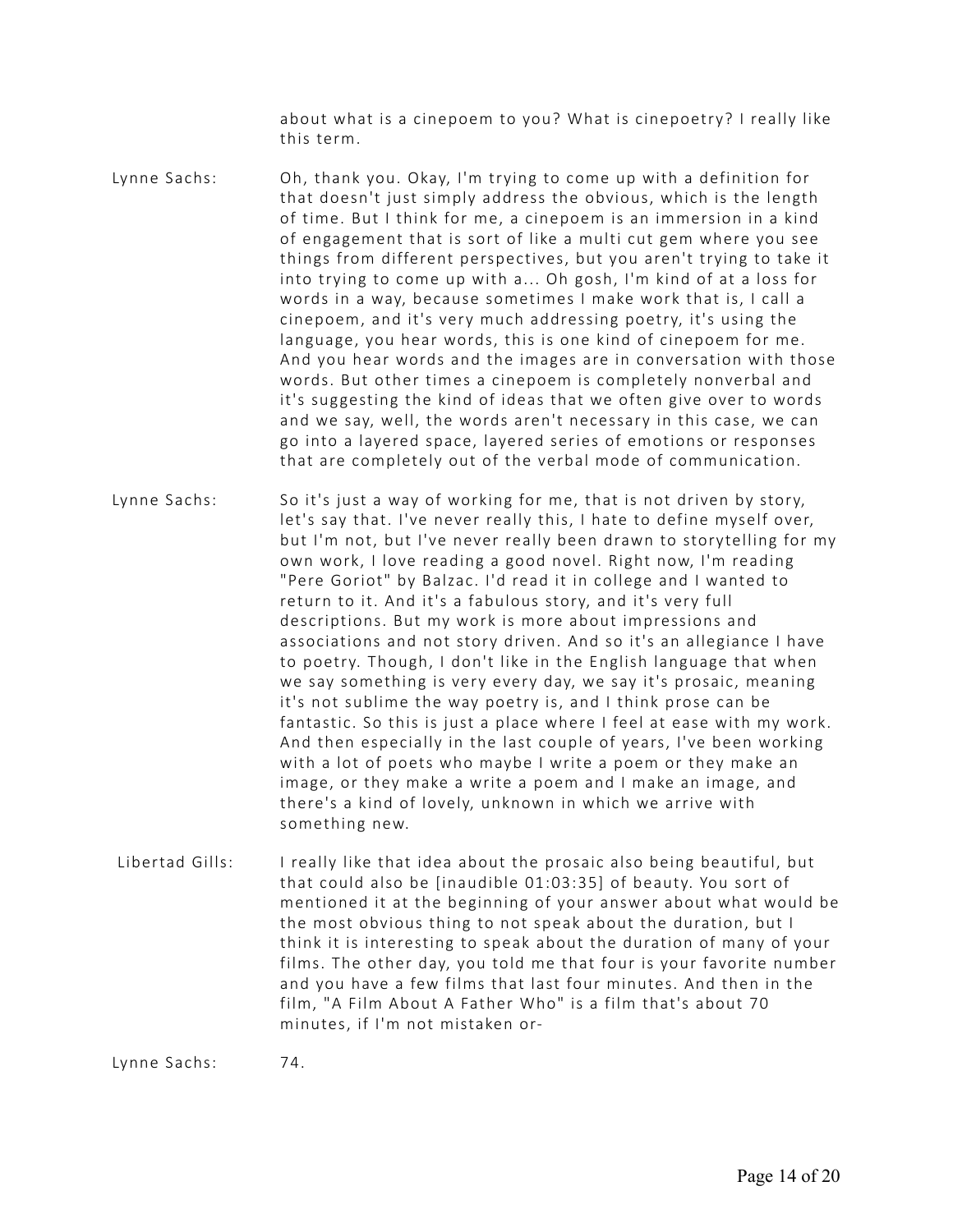- Libertad Gills: 74 minutes. So here in the context from where we are as a film festival, sometimes you do feel like that there is certain resistance to the short film format, for example, the national film funds here now exclude short films from their categories for funding. And just in general, it's perhaps viewed as a forum more for students than for filmmakers, there's a resistance and there's a lot of prejudice against this short film format, and so I was wondering if you could tell us more about your interest in the short film or in the film that can last, whatever it needs to last, and what place it occupies in your film making. Also, how you're making of short films differ from your making of longer films, including questions of film forum, but also perhaps in terms of financing and distribution. And just in general, why make short films today when so many people seem to think that short films are not actually films? Or there's all this resistance?
- Lynne Sachs: I really will say, honestly, I hope I never grow up and grow out of the short film, because the film that is a few minutes long is also as closely associated to poetry as it can be. And it's also a kind of testimony to how powerful just a few images can be, that nothing is wasted. Every image counts and every image has to hold its own weight. And so I will always find joy making these films of these lengths. And I can also say that it can be painful to make a feature length film. And it can be liberating to make a short film. And these days I'll just say in a practical sense, there are so many places to show short films because of the internet, what happens with a shorter film is that you learn to see your film become something new in context of a program, it's like seeing a painting in a group show in the gallery, it starts to pick up through osmosis, this sort of [inaudible 01:06:51], rigor on film. All of those things happen because the film gives space for other things to happen to occur.
- Lynne Sachs: Now, I actually just recently started working with a woman named Maria Vera, who has a boutique film distribution company. And it's called Kino Rebelde. And she's actually from Argentina, but is now working out of Portugal. And an Ecuadorian filmmaker, Alexandra Cuesta, who might be on this talk, but I don't know, both of us have our films there. And what is so fantastic about Kina Rebelde is that it doesn't just advocate for the film feature film, it's sort of saying that groups of films, for example, I worked really closely with Kino Rebelde on setting up this program at Camara Lucida, but it's looking at the body of work of an artist she does. And also looks at how these shorter films can be in communication or conversation with other makers around the world. And so it's been super exciting to have found her work, which was almost a year ago, exactly, that I found Kino Rebelde. And it's been such a great fit for my work because of exactly your question, because it's not just the feature, which takes up a whole evening experience, it's about these other kinds of cinematic gestures.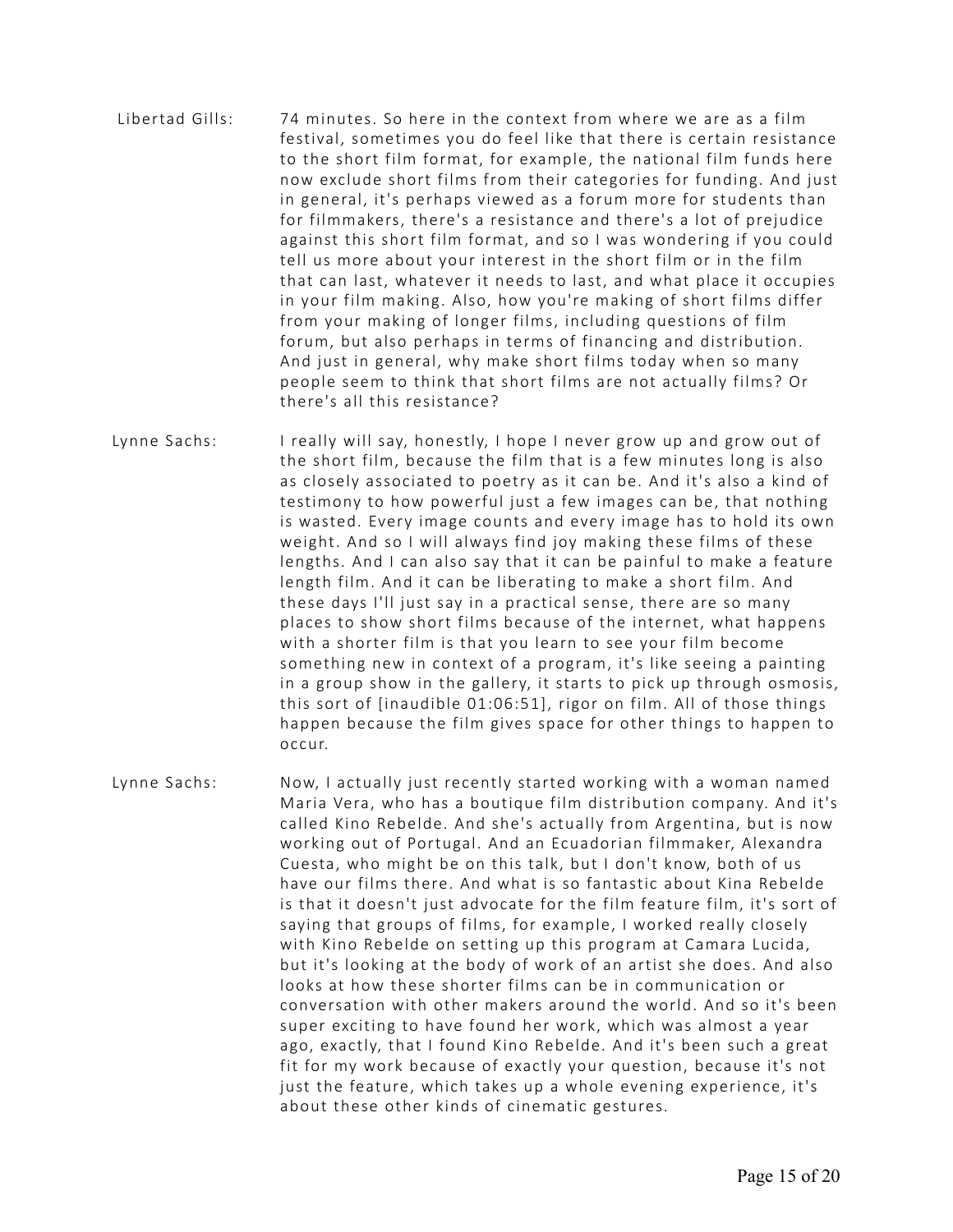- Libertad Gills: Or the way that these films are screened and how, but it's a short films often shown with other people's short films with other short films, so there's a kind of community that can also be created through this film programming as well and the distribution of these movies. Just a final question before going to the audience is I wanted to just ask you, also because of the context in which we're speaking today, which is online, virtually. And so I was wondering about this thing that you've called the thingness of cinema, that is what is essentially specific to cinema, for example, watching movies in a movie theater and how this thingness has changed for you, if at all. I think it has from what you've just mentioned of Kina Rebelde over these past almost two years with the pandemic. For example, today, as I said, we're able to speak this way online and audiences are listening in not only from Ecuador, but from around South America and all other countries, and also the film festival itself is great in streaming online right now. So I was wondering if you could talk a little bit about this experience that you've had and maybe how that thingness is changing or for you.
- Lynne Sachs: That is a really good and timely question because the last two years has been so daunting for all of us. And we could say it's true that we've been very, very isolated, but in other ways, we've had the opportunities to create these virtual communities that are very, very, very deep, like you and I knew each other's work, probably I would say through the internet, but then we actually met in person in a cafe in Brooklyn. And then there's a filmmaker from Trinidad who was actually working in Boston, then our work at – his name is Che Applewhaite –and our work showed at the Sheffield Documentary Festival. And then he happened to come to New York, so we took a walk on the Highline. So there was like that in-presence experience as a result of the virtual, I actually wrote an essay for the Brooklyn Rail about the thingness or about my missing the object, like the fact that I want to make an object, like a painting that fits in my hand and then sits on a shelf like my book, "Year by Year poems".
- Lynne Sachs: But there's also something, like a magic carpet that I can send my films to you or to a film festival by pressing a button, and then I'm sharing my spirit, my worries, my failures with you. And there's also the teaching that's happened, because I've read in your bio that you worked with Christopher Harris. And Christopher and I met each other, at first, he wrote about a film I made in 2001 called "Investigation of a Flame". Then we actually met in person, now we're actually in the process of working with some emerging curators through Canyon Cinema. So all of that, did you meet Christopher in person or did you meet virtual?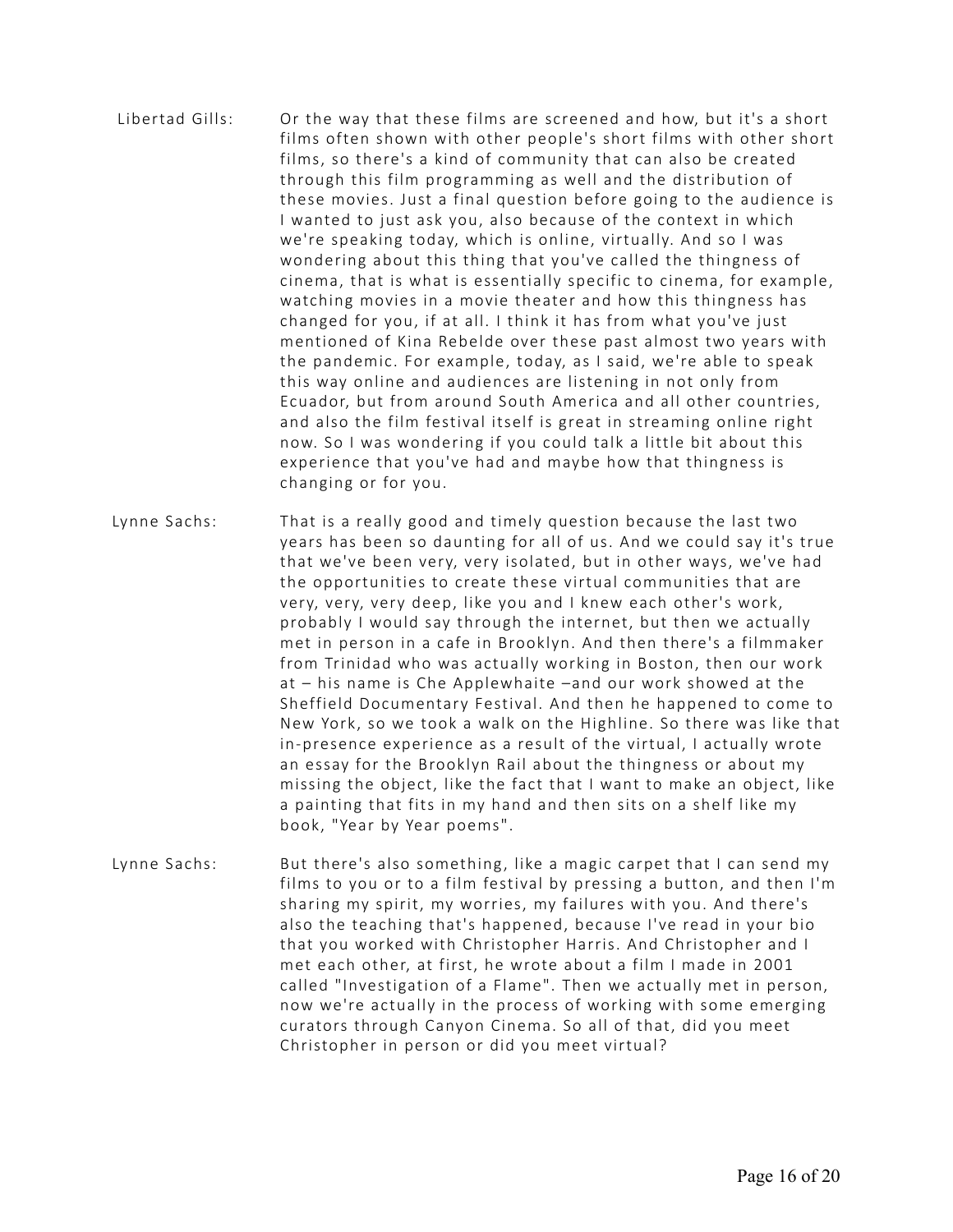- Libertad Gills: Chris in person Because I went to screening on his films at NYU. But hardly in person, and then online in a collab through UnionDocs.
- Lynne Sachs: Yeah, so we're all learning to accept, I would say the warmth that can happen through the virtual, not to just see it as the last choice, but to see it as a very immersive experience that's all about speech. I'm sort of saying, oh, I make cinepoems, and we don't depend on words, but this really depends on speech. I articulate an idea and you hear it. And when I think about Spanish, when you learn the difference between [foreign language 01:12:59] and [foreign language 01:13:01], like what is the difference between listening and hearing, or listening, which means to understand and listen and just to hear and be aware, and we do both. And I would say through the virtual, we've learned to acknowledge that we give that back to each other, the very active receding of other people's work and the engagement with it, and that it happens on multiple levels. Actually, it's funny because I'm noticing that I'm speaking to you with my hands a lot, which people like on CNN, have you noticed they never used their hands. Like this. So I feel like I'm speaking to you as if you're just sitting across the table in the cafe in Brooklyn.
- Libertad Gills: Yeah, in Cafe Lulu.
- Lynne Sachs: Yes.
- Libertad Gills: So we have also a surprise for the audience that Lynne and I were speaking before about opening up these films that Lynne made in South America. So "Con Viento En El Pelo", a film that Lynne filmed in Argentina in 2010 will be available online. And we will put the link in the chat for today. And the other film, I think that we will also share, because these are both films that are filmed in Spanish language. And so will be of a special interest for our viewers in Ecuador, in South America. Is a film that you made in Uruguay in a workshop. And "Caudro Por Cuadro", I can't recall the title right now.
- Lynne Sachs: I think it's "Caudro Por Cuadro".
- Libertad Gills: "Caudro Por Cuadro".

Lynne Sachs: Is that frame by frame, is that a good-

- Libertad Gills: Frame by frame, yes, made in Uruguay, so hopefully one day we will have a film of yours also made in Ecuador and that would be wonderful. So I don't know right now, if we can take some questions or comments from viewers watching.
- Lynne Sachs: So they'll write them on Facebook, is that correct?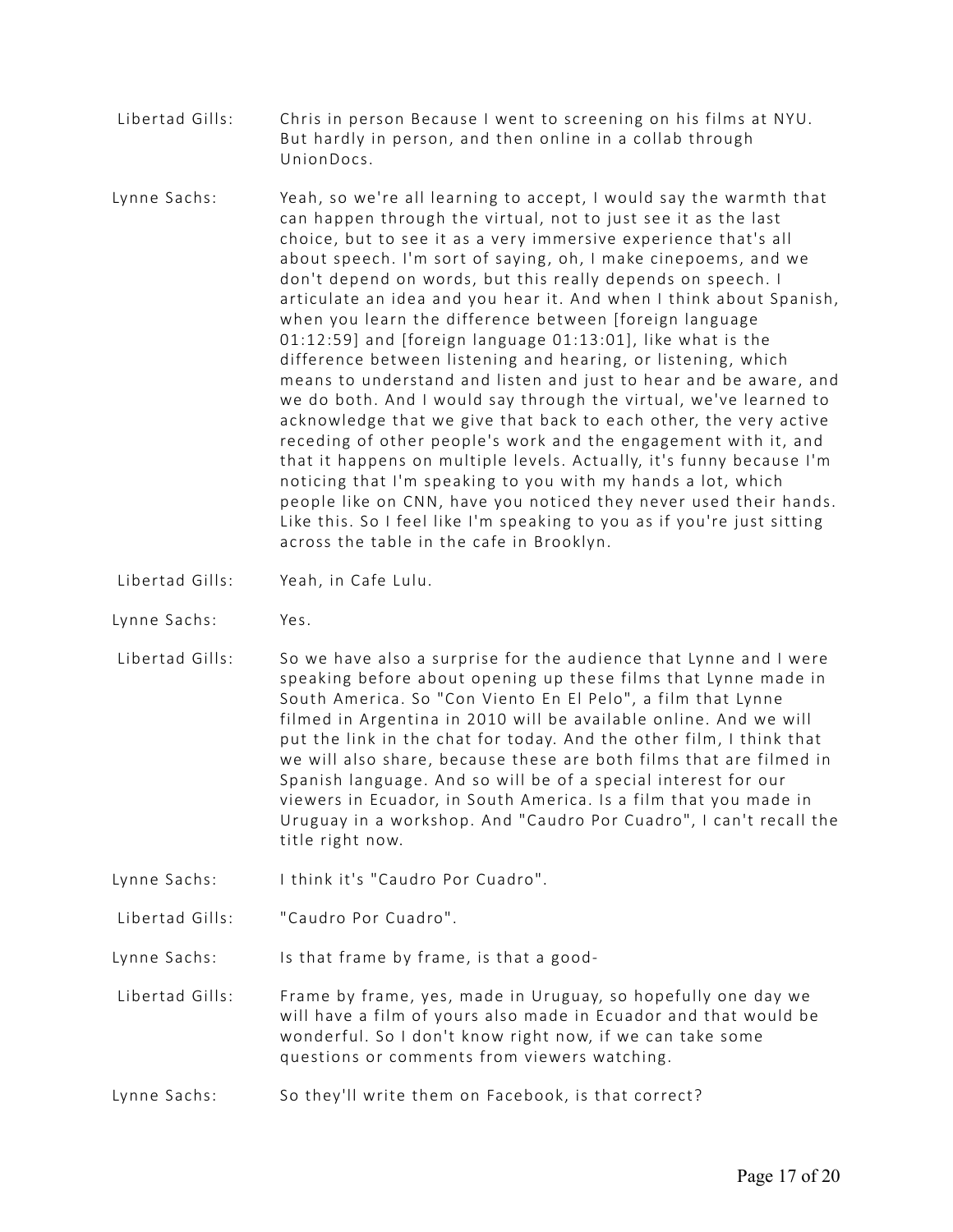| Libertad Gills: | Yes.                                                                                                                                                                                                                                                                                                                                                                                                                                                                                                                                                                                                                                                                                         |
|-----------------|----------------------------------------------------------------------------------------------------------------------------------------------------------------------------------------------------------------------------------------------------------------------------------------------------------------------------------------------------------------------------------------------------------------------------------------------------------------------------------------------------------------------------------------------------------------------------------------------------------------------------------------------------------------------------------------------|
| Lynne Sachs:    | Okay.                                                                                                                                                                                                                                                                                                                                                                                                                                                                                                                                                                                                                                                                                        |
| Libertad Gills: | So one second to see-                                                                                                                                                                                                                                                                                                                                                                                                                                                                                                                                                                                                                                                                        |
| Lynne Sachs:    | Aren't we high tech.                                                                                                                                                                                                                                                                                                                                                                                                                                                                                                                                                                                                                                                                         |
| Libertad Gills: | Let see, so that people can feel also that they are a part of this. I<br>had seen some comments, yes, so there are many hellos, like just<br>people-                                                                                                                                                                                                                                                                                                                                                                                                                                                                                                                                         |
| Lynne Sachs:    | Ola.                                                                                                                                                                                                                                                                                                                                                                                                                                                                                                                                                                                                                                                                                         |
| Libertad Gills: | saying hi to Lynne, including Bruno Varela, a Mexican [crosstalk<br>$01:16:01$ .                                                                                                                                                                                                                                                                                                                                                                                                                                                                                                                                                                                                             |
| Lynne Sachs:    | There's a tribute to Bruno's work right now. And because of<br>Camara Lucida, we've now watched each other's work, that's like a<br>perfect example of the virtual bringing us together, we kind of like<br>wrote each other in this sort of Facebook message way, and then<br>we decided to send each other our films. And so if you send the<br>kind of films that we make to each other, you're entering someone<br>else's head very quickly, immediately like Kera [inaudible 01:16:34]<br>said, "We're just thrown right in."                                                                                                                                                           |
| Libertad Gills: | Actually the idea for this talk came to us while we were sitting<br>with Bruno in a cafe, and we were talking and we were thinking<br>that we should do this. And then we said, okay, let's just do this.<br>The presence is also important sometimes for that kind of<br>inspiration that can happen. But I know that there was a reading,<br>there was a [foreign language 01:17:03] from Alexandra Cuesta, as<br>you mentioned. And also Lucia Romero, another filmmaker from<br>Tito, and Lus Arana. So people are very excited to-                                                                                                                                                      |
| Lynne Sachs:    | Well, something about Alejandro's or Alex's or whatever you might<br>say, Alexandra films, because she spent a lot of time in the United<br>States. And that's always a gift when you see someone from<br>another country who has immersed herself. So for such a long<br>period of time, and to see, in this case, the West Coast,<br>particularly Los Angeles, she has a way of seeing Los Angeles,<br>which is so different from the way that is shared to the rest of the<br>world through Hollywood, it's a kind of confrontation in a delicate<br>way, with the more conventional images of what is culture in<br>America. I really would love her very observant eye, her sensitivity |

America. I really would love her very observant eye, her sensitivity to those people who don't have access to all the glitz and gold and big houses and fancy makeup that people associate with Beverly Hills, and Los Angeles, and Hollywood. And I feel like her work is kind of opened up to her viewers, her audience, a way of seeing a part of America, in this case, the West Coast, the Southwest, in a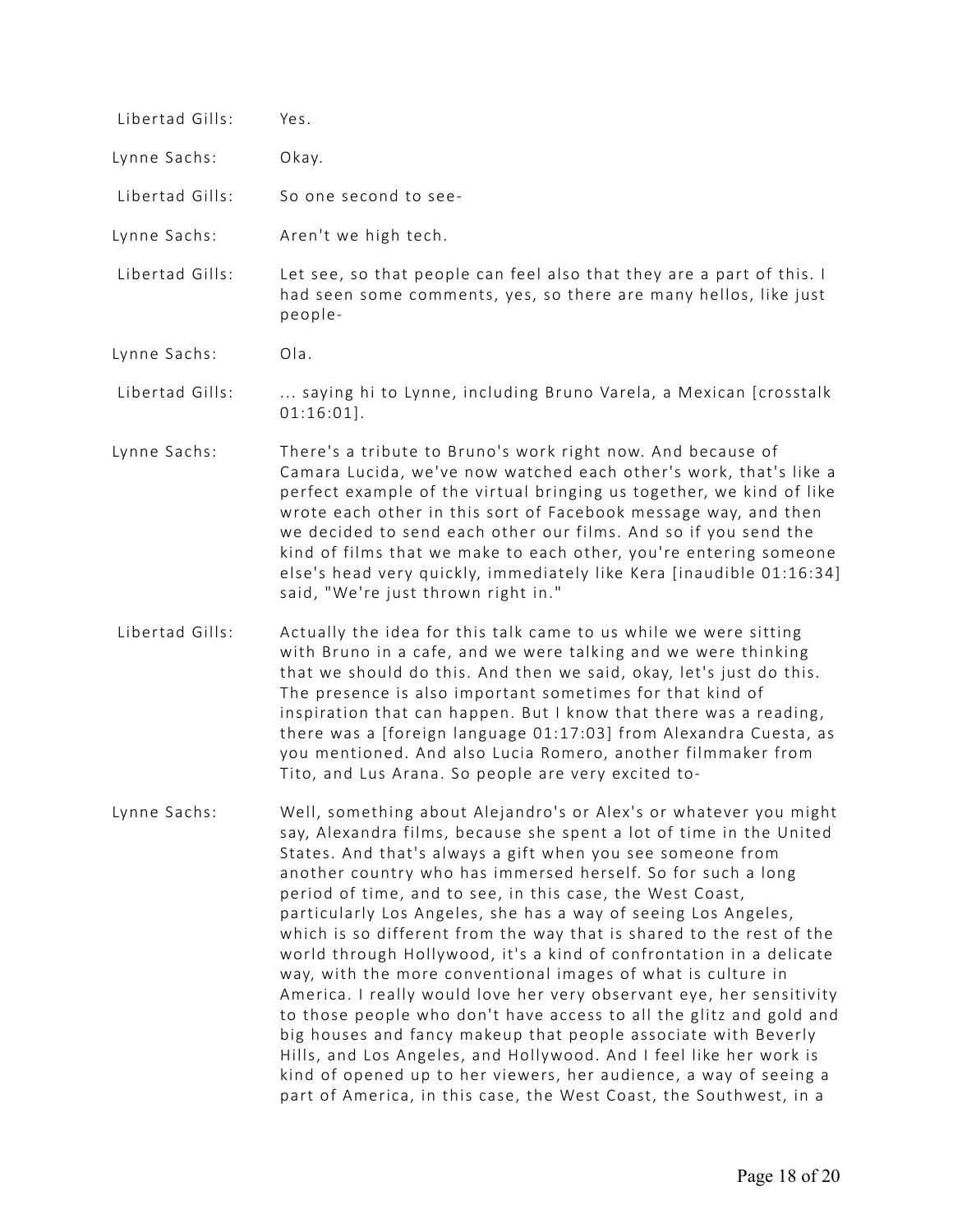really revealing and beautiful, I mean, beautiful in a compelling way, beautiful way.

- Libertad Gills: Those kind of crossovers between countries and ways of looking at each other at one another from different point of views is very interesting. So I just want to thank you so much, Lynne, for your time, for your generosity, for just like your joy, because it comes through in your films and it's coming through right now in this conversation. And I want to thank Francisco Alvarez, and the director of Camara Lucida for organizing this conversation. And also for being like behind the scenes right now, putting all the clips in order and doing all of that we're not actually seeing, we're not seeing the behind the scenes, but he's doing that I know.
- Lynne Sachs: I could say something about Camara Lucida, and Francisco's work. Yes, the film festival is based in Ecuador and the streaming part of it is accessible to people in Ecuador, but in our, call it global experimental film community, this festival is so respected and so important in the ways that we look, if we look at the website for example for Camara Lucida, we see what's going on all over the world. We see what people are concerned about, what people are doing with the 16 millimeter hand processing, like your work. We see all the adventures and the risks and the radical ways that this field is being pushed in so many different directions.
- Lynne Sachs: And again, because each program at Camara Lucida is curated, it's not just programmed, it's curated to create relationships and to bring out the best in each film as it relates to the other films. So I just want to say that I've admired this festival for years, so it is such a like really profound gift to me to have so many of my films available. And now you and I have just added two that we'll either put online or we'll just share the links for those films, the one shot in Argentina and the one shot in Uruguay. So thank you so much for allowing me to be a part.
- Libertad Gills: Thank you so much, Lynne. Also, I just wanted to say that there will be a talk tomorrow with Bruno Varela at seven o'clock, also on Facebook Live for the film festival. And yes, just thank you so much. And you're always welcomed to Ecuador, and we hope that you can come soon. It would be very nice to... You are also doing a lot of teaching, a lot of workshops and poetry and filmmaking, which is very interesting, and it would be nice to share that also with the viewers, perhaps in the link, we can extend whenever there's a workshop, I think that would be very interesting.
- Lynne Sachs: That would be great. We should do something together, I really love the film that you made with the birds and the textures. And I just got a chance to see Libertad's work, so this has really been an exchange, next time I get to ask you questions.